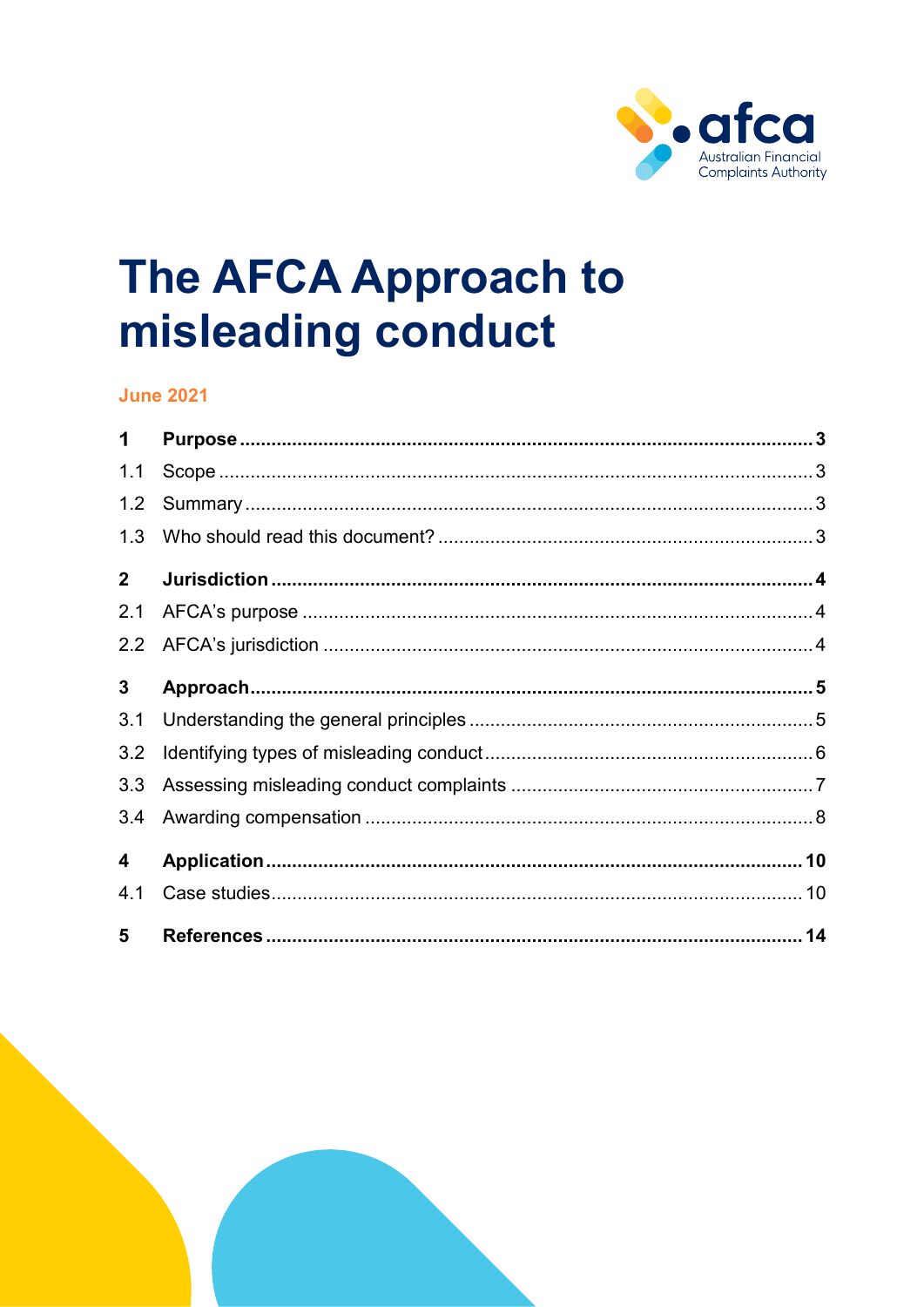We have created a series of AFCA Approach documents, such as this one, to help consumers and financial firms better understand how we reach decisions about key issues.

These documents explain the way we approach some common issues and complaint types that we see at AFCA. However, it is important to understand that each complaint that comes to us is unique, so this information is a guide only. No determination (decision) can be seen as a precedent for future cases, and no AFCA Approach document can cover everything you might want to know about key issues.

The AFCA approach to misleading conduct Page 2 of 14 of 14 of 14 of 14 of 14 of 14 of 14 of 14 of 14 of 14 of 14 of 14 of 14 of 14 of 14 of 14 of 14 of 14 of 14 of 14 of 14 of 14 of 14 of 14 of 14 of 14 of 14 of 14 of 14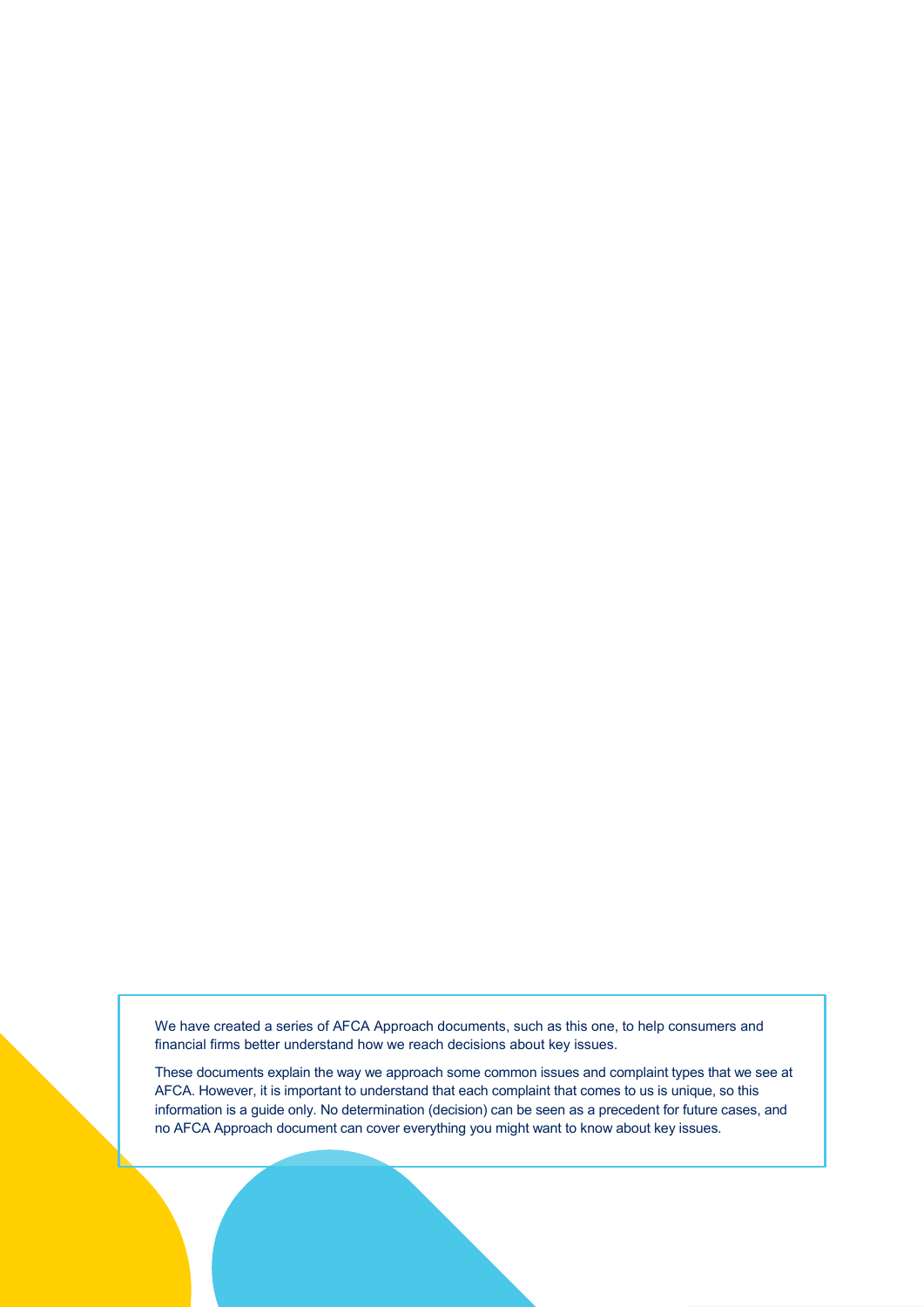#### <span id="page-2-0"></span> $\mathbf 1$ Purpose

# <span id="page-2-1"></span>**1.1 Scope**

The purpose of AFCA's approach documents is to explain how we look at common issues and complaint types. This document sets out our approach to misleading conduct. The approach has been adopted from AFCA's predecessor scheme, the Financial Ombudsman Service.

This approach is consistent with AFCA's obligation to deal with complaints in a cooperative, efficient and timely way and to make decisions that are fair in all the circumstances. It is important to understand that each complaint that comes to us has a unique set of facts and this information is a guide only.

# <span id="page-2-2"></span>**1.2 Summary**

Misleading and deceptive conduct is conduct that leads, or is likely to lead, a person into error. Misleading and deceptive conduct in relation to financial products or services is prohibited under the Australian Consumer Law.

Misleading and deceptive conduct can occur through statements, acts, omissions or silence, even if there is no intention to mislead.

When assessing complaints about misleading conduct, AFCA will:

- ask complainants and financial firms to supply relevant information
- consider all the available information to conclude what is most likely to have occurred
- for complaints (other than within AFCA's superannuation jurisdiction where the test is different) we will do what, in our opinion, is fair in all the circumstances, bearing in mind legal principles.

If AFCA finds that a financial firm has engaged in misleading conduct, the remedy is generally to assess loss by determining what the complainant would have done differently if they were not misled.

# <span id="page-2-3"></span>**1.3 Who should read this document?**

• Anyone who wants to understand how AFCA resolves complaints involving misleading and deceptive conduct.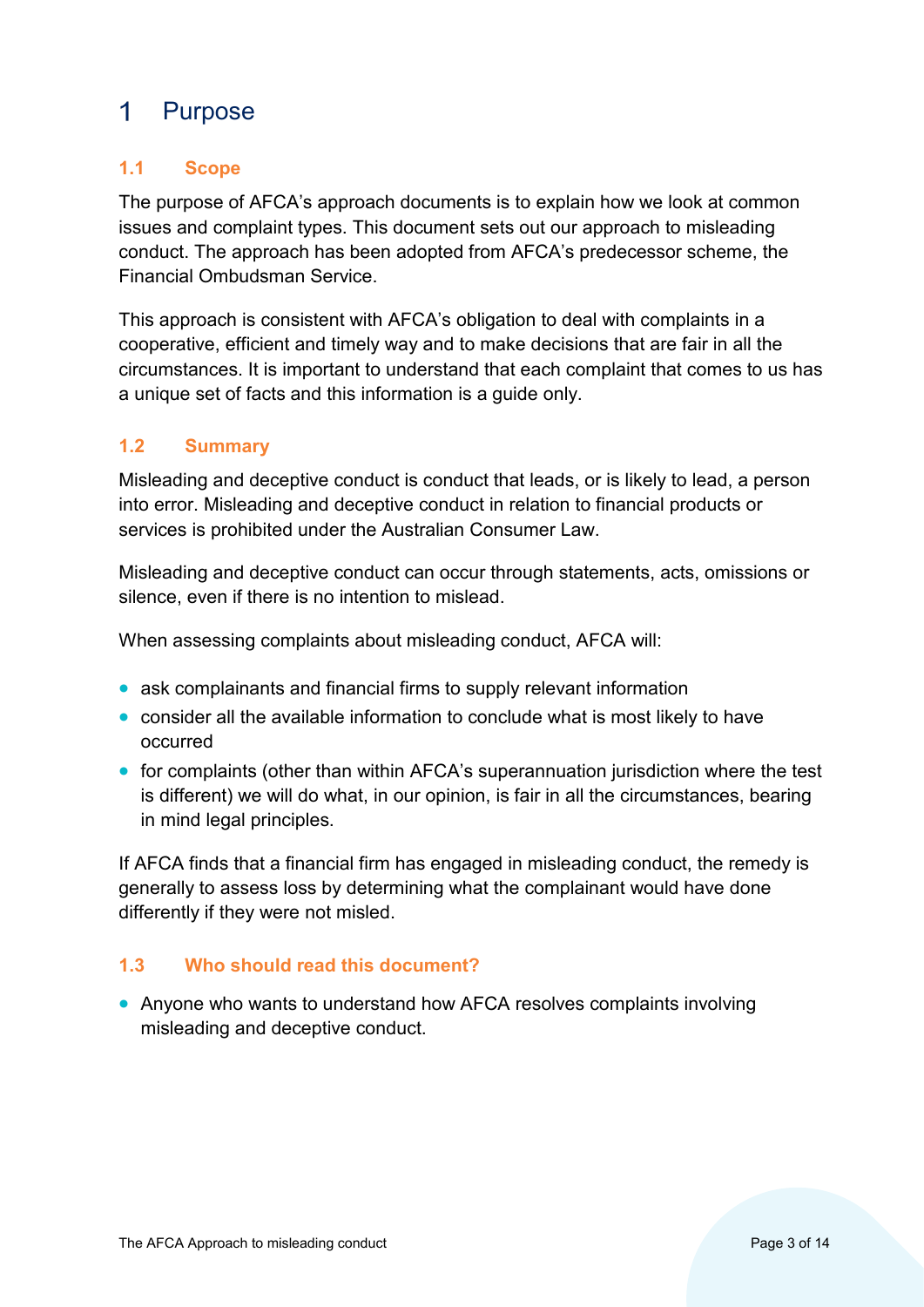# <span id="page-3-0"></span>2 Jurisdiction

# <span id="page-3-1"></span>**2.1 AFCA's purpose**

AFCA is the independent external dispute resolution (**EDR**) scheme for the financial services sector. AFCA's purpose is to provide fair, independent and effective solutions for financial disputes. We do this by providing fair dispute resolution services. We also work with financial firms to improve their processes and standards of service to minimise future complaints. In addition to resolving financial complaints, AFCA identifies, resolves and reports on systemic issues and serious contraventions of the law.

# <span id="page-3-2"></span>**2.2 AFCA's jurisdiction**

AFCA can consider complaints against financial firms that are members of AFCA.

When a complaint is not resolved by agreement, negotiation or conciliation, we make a decision. Our decision reflects what is fair in all the circumstances having regard to legal principles, applicable industry codes or guidance, good industry practice and previous decisions of AFCA or predecessor schemes (which are not binding).[1](#page-3-3) 

When assessing conduct of a financial firm, we have regard to the law, codes, and standards of industry practice that were in place at the time of the conduct.

We may decide that a financial firm must compensate a consumer for direct financial loss, indirect financial loss or non-financial loss.<sup>[2](#page-3-4)</sup> We may also decide that a financial firm is required to take, or refrain from taking, particular actions. If a consumer accepts our decision, the financial firm is bound by that decision.[3](#page-3-5)

# **Fair in all the circumstances – complaints other than superannuation complaints**

Our decisions are intended to reflect what is fair in the circumstances of each complaint. This includes providing a fair outcome in cases where we find an error or breach has occurred.

In assessing what is fair, we apply a standard of fairness which focuses on concepts such as fair dealing, fair treatment and fair service. This allows us to assess the conduct of a financial firm over the life cycle of the firm's relationship with its customer.

The primary focus of our investigation is to assess whether the financial firm breached its obligations to the consumer. However, we also consider the conduct of the consumer when determining a fair outcome.

<sup>&</sup>lt;sup>1</sup> See AFCA Rule A.14.2.

<span id="page-3-4"></span><span id="page-3-3"></span><sup>2</sup> See AFCA Rule D.3.

<span id="page-3-5"></span><sup>3</sup> See AFCA Rule A.15.3.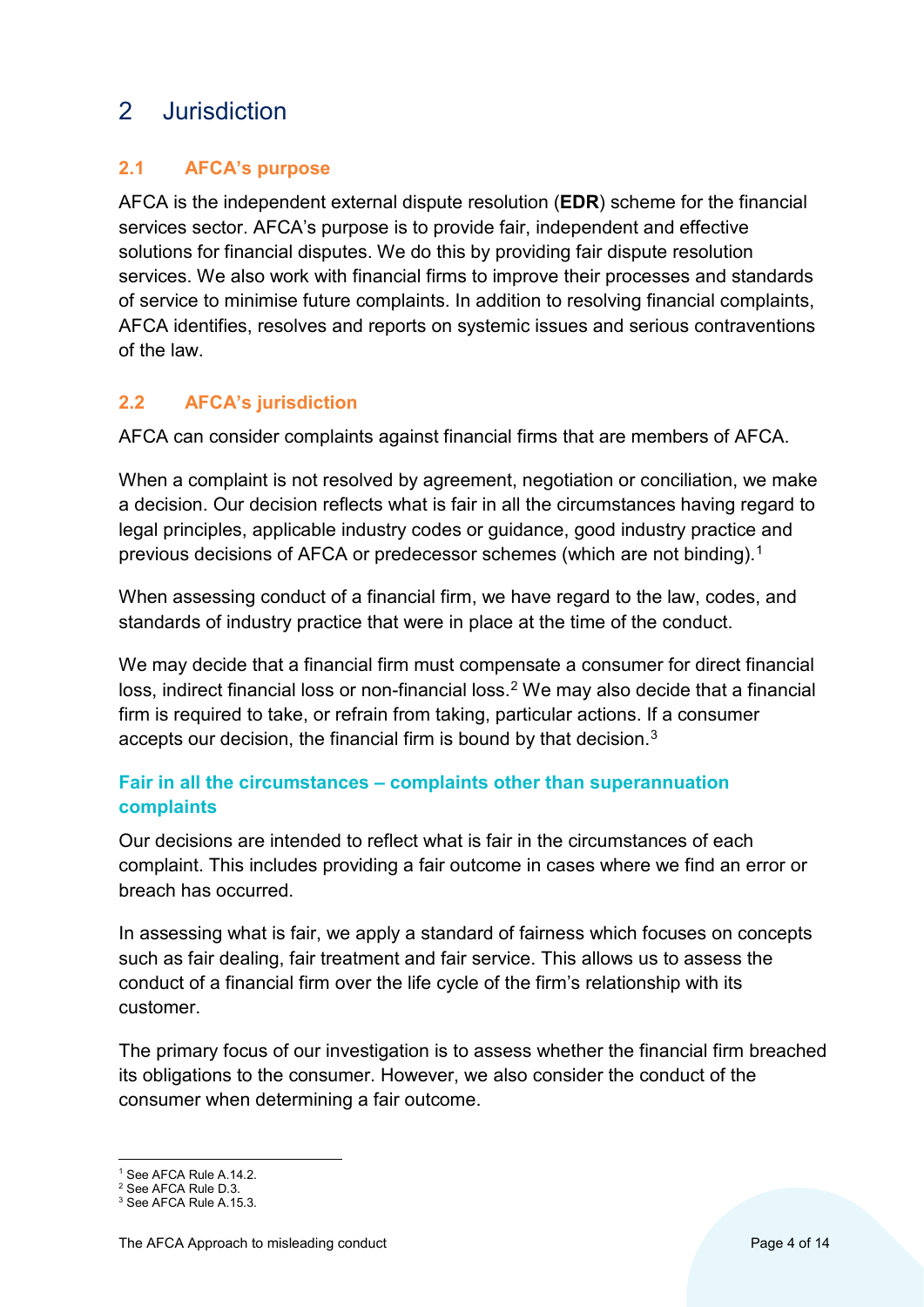#### **Fair and reasonable – superannuation complaints**

In a superannuation complaint, we consider whether the decision of the trustee or insurer, in its operation in relation to the complainant, or the conduct, was fair and reasonable in all the circumstances.<sup>[4](#page-4-2)</sup> We cannot make a determination that would be contrary to law or the governing rules of a superannuation fund, or the terms and conditions of an applicable insurance policy.[5](#page-4-3)

# <span id="page-4-0"></span>3 Approach

# <span id="page-4-1"></span>**3.1 Understanding the general principles**

#### **What is misleading conduct?**

Conduct is misleading when it is likely to lead someone into error or lead them to believe something that is false. Whether particular conduct is misleading will depend on all the circumstances of the conduct and whether it is likely it would lead a reasonable person in the class of people it is directed to into error.

Misleading conduct can happen when a financial firm:

- makes a representation about something that is incorrect
- acts in a way that misleads a complainant
- does not say or do something (such as correct a complainant's apparent misunderstanding) when it should.

Misleading conduct can occur even if the financial firm did not intend to mislead the complainant or the complainant could have found out the true position by looking into the matter further.

AFCA may not find a financial firm's conduct was misleading under the law just because a complainant was actually misled. AFCA will consider whether the conduct would have misled a reasonable person in the class of people who it was directed to.

For example, if a complainant says that a representation in an email misled them, AFCA will assess whether it is likely the representation would have misled a reasonable person with the collective attributes of all the email recipients. If the complainant was the only email recipient, AFCA will assess whether the representation would have misled a reasonable person with the complainant's attributes.

<span id="page-4-2"></span> <sup>4</sup> Section <sup>1055</sup> of the *Corporations Act 2001 (Cth)*.

<span id="page-4-3"></span><sup>5</sup> Section 1055(7) of the *Corporations Act 2001 (Cth)*.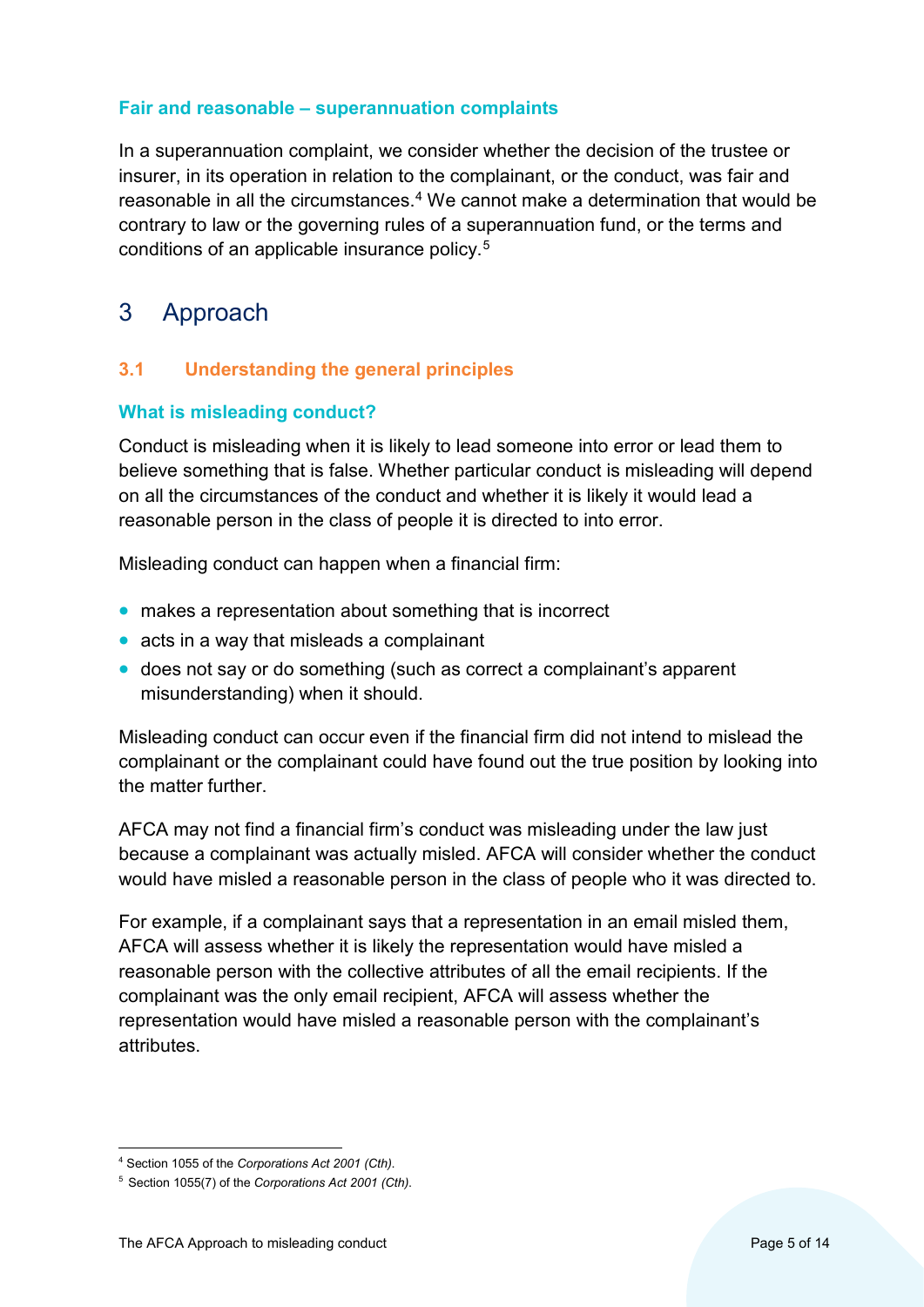#### **Which laws apply?**

Section 12DA of the *Australian Securities and Investments Commission Act 2001* (ASIC Act) and section 1041H of the *Corporations Act 2001* both prohibit misleading conduct in relation to financial services.

Section 1041H of the Corporations Act states:

"A person must not, in this jurisdiction, engage in conduct, in relation to a financial product or a financial service, that is misleading or deceptive or is likely to mislead or deceive."

Section 12DA of the ASIC Act states:

"A person must not, in trade or commerce, engage in conduct in relation to financial services that is misleading or deceptive or is likely to mislead or deceive."

# <span id="page-5-0"></span>**3.2 Identifying types of misleading conduct**

#### **Can 'silence' be misleading?**

A financial firm might mislead a customer by staying silent when it is reasonable to disclose important information.

This can occur where in the circumstances a customer has a reasonable expectation that the lender will disclose certain information. In such circumstances a failure to do so might be considered misleading conduct by silence.

Take loan break costs, for instance. If the customer asks the financial firm directly about the cost to break a fixed-rate loan but the financial firm remains silent or gives an incomplete response, the financial firm's conduct might be considered misleading and it might be liable to pay compensation.

There is also a reasonable expectation that relevant product information will be disclosed by:

- financial advisers in their advice processes
- financial firms in their product disclosure statements, advertising, certificates of insurance and other verbal and written product information.

#### **What about predictions and opinions?**

A prediction or opinion is not necessarily misleading if it turns out to be incorrect.

However, a person making a representation about a future matter, such as a profit or investment forecast, must have reasonable grounds for doing so and present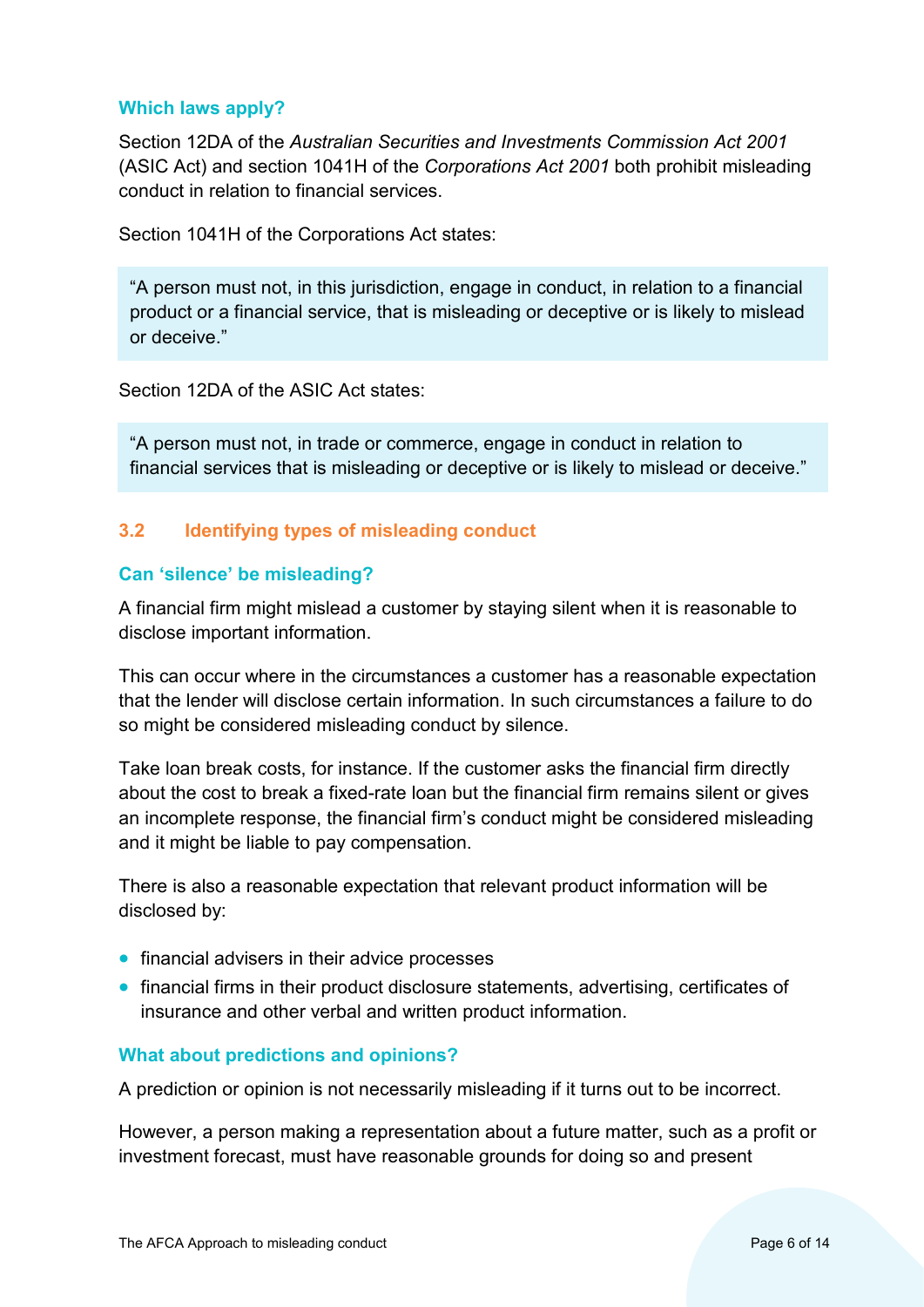information in support of these. Forecasts should be accompanied by a warning that forecasts are not guaranteed to occur.

An opinion will be misleading if there are no reasonable grounds to hold the opinion or the person expressing the opinion did not actually hold the opinion.

Without supporting information, AFCA may assume the person did not have reasonable grounds to make the representation.

# <span id="page-6-0"></span>**3.3 Assessing misleading conduct complaints**

#### **What information does AFCA need?**

When assessing a misleading conduct complaint, AFCA looks at all the circumstances of the case. We consider two main questions:

- 1 did the financial firm mislead the complainant?
- 2 if so, did the complainant suffer a loss by relying on the financial firm's misleading conduct?

We usually request the following information:

| <b>Party</b>      | <b>Information</b>                                                                                                                                                                                                                                                          |
|-------------------|-----------------------------------------------------------------------------------------------------------------------------------------------------------------------------------------------------------------------------------------------------------------------------|
| Financial<br>firm | A statement outlining the relevant officer's recollection of what was said (using<br>direct quotes where possible).<br>(If the officer no longer works for the financial firm, we expect the financial firm to<br>make reasonable efforts to contact them for a statement.) |
|                   | A copy of any call recording, file notes and emails recording conversations and<br>correspondence with the complainant.                                                                                                                                                     |
|                   | A copy of any call recordings between the financial firm and the complainant,<br>including before and after the time of the relevant conduct.                                                                                                                               |
| Complainant       | Details of what the alleged misleading or deceptive conduct was, why it was<br>misleading or deceptive and how the complainant says they relied on it to their<br>detriment.                                                                                                |
|                   | Where the misleading or deceptive conduct was part of a conversation, a<br>recollection of the conversation (using direct quotes where possible).                                                                                                                           |
|                   | Any contemporaneous records showing the alleged representation was made or<br>any written document containing the representation.                                                                                                                                           |
|                   | Information showing what loss was incurred because of the misleading conduct.                                                                                                                                                                                               |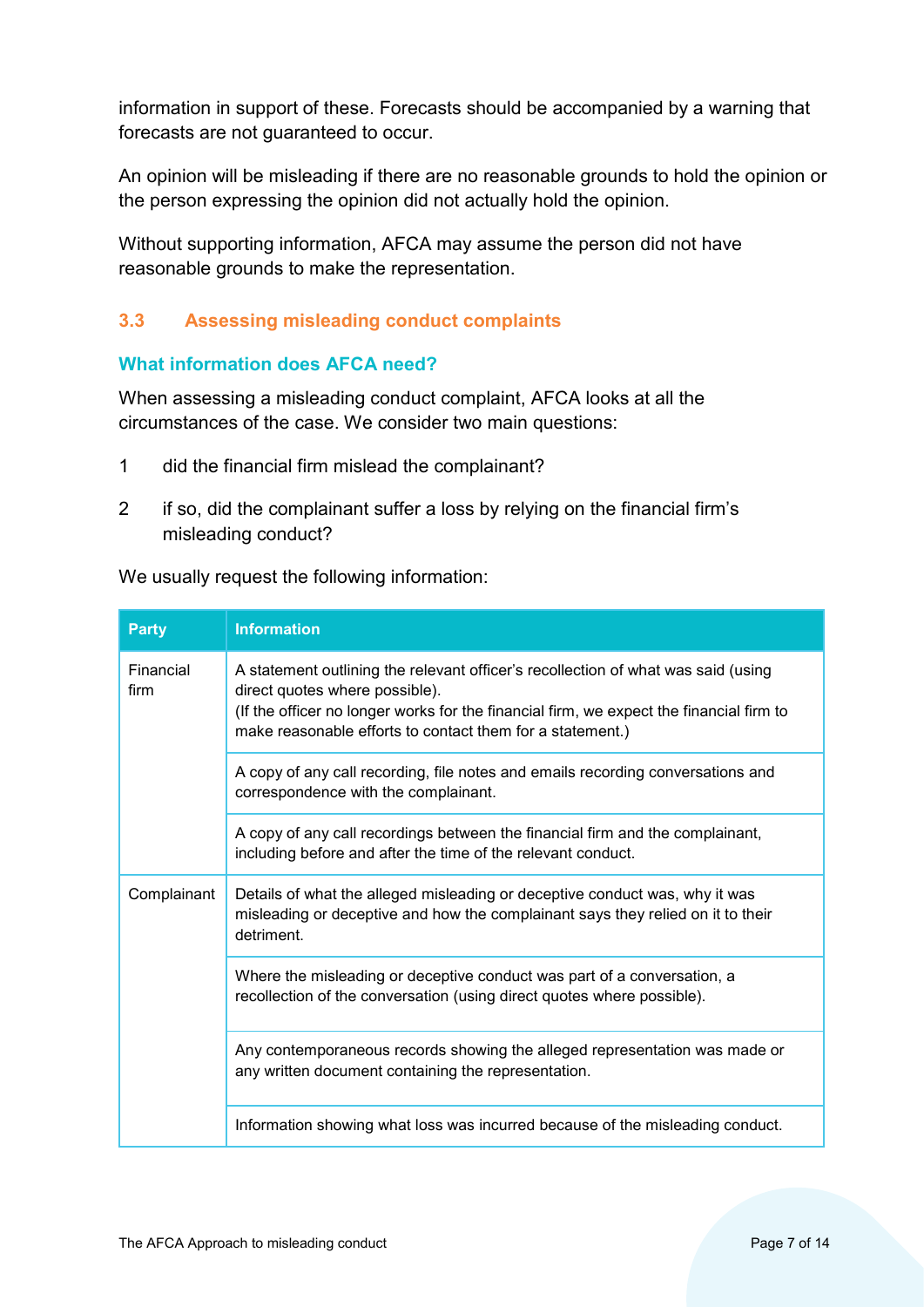We will consider the case in its context. For example, if the misleading conduct relates to text in a brochure or any other form of writing (such as an email or a letter), we will review the whole document and the circumstances in which the document was given to the complainant.

#### **How do we reach a view in these complaints?**

AFCA is not a court of law. We cannot take or test evidence on oath or require third parties to give evidence. Instead we consider:

- available documents
- the recollections of the parties
- all relevant circumstances, including the complainant's conduct.

We give more weight to written records created when the alleged conduct took place because they are more likely to accurately reflect what was said.

If there are no records, we will decide what is most likely to have occurred based on the information we receive. If there are conflicting recollections and these are evenly weighted, we may find that a complainant's claim cannot be established.

# <span id="page-7-0"></span>**3.4 Awarding compensation**

#### **What is the remedy for misleading conduct?**

We may award compensation<sup>[6](#page-7-1)</sup> when we find a complainant has suffered loss by relying on a financial firm's misleading conduct. To assess compensation, we consider how much worse off the complainant is. We compare the complainant's current position with their likely position had there been no misleading conduct<sup>7</sup>.

We will consider:

- what steps the complainant took because of the misleading conduct
- what costs or obligations they incurred when they took those steps, and
- what other opportunities they lost because they took those steps.

We will also consider any benefits they obtained (such as the value of funds they received under a loan contract) in calculating their net loss from the misleading and deceptive conduct.

Put another way, we review all the known facts of the complaint to make a decision about what net loss the complainant suffered because of the misleading or deceptive

<span id="page-7-1"></span> $6$  Or in a superannuation context, decide that compensation is payable

<span id="page-7-2"></span><sup>7</sup> While generally the remedy in misleading conduct cases will not be to make the misleading statement come true, this position can be effected by specific code and legal obligations. For example, such a remedy may be appropriate for Insurance Complaints, having regard to the duty of utmost good faith in *the Insurance Contracts Act 1984 (Cth)*.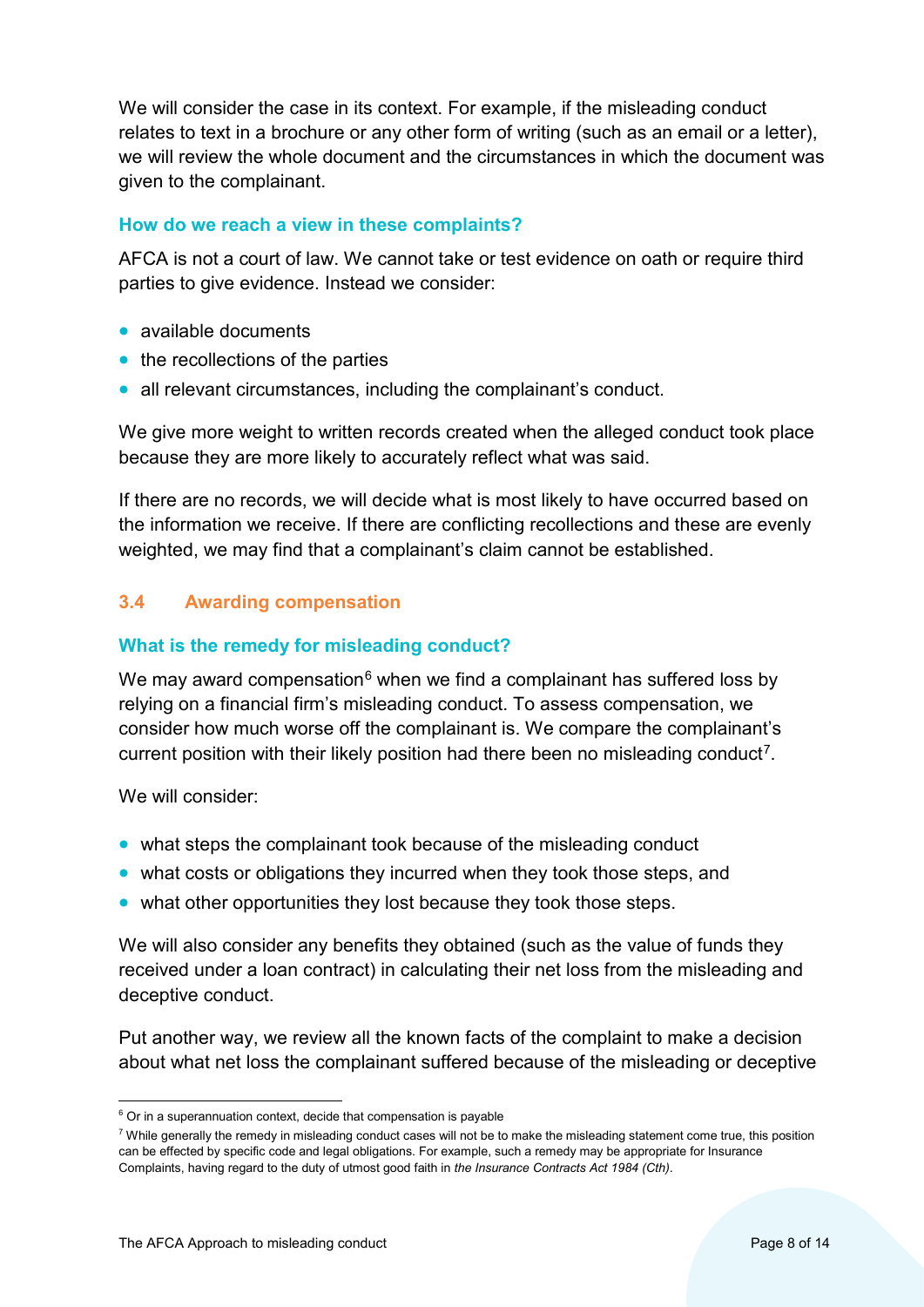conduct. This may involve considering what position the complainant would have been in if the financial firm did not mislead them and they did not act in reliance on that misleading conduct.

We may consider whether a promised benefit was available elsewhere in the market and whether the complaint lost the chance to gain that benefit.

### **Example**

A financial firm misled the complainant by saying that an investment would pay a 10% per annum rate of return. The investment only paid a 4% per annum rate of return. The financial firm was found to have engaged in misleading and deceptive conduct. AFCA did not require the financial firm to pay the full 10% per annum return. Instead, AFCA determined the complainant would not have made the investment if they had known the 10% rate of return would not be paid and instead would have made an investment with a 5% per annum rate of return. The loss was calculated on this basis i.e. based on the difference between the 4% per annum return actually earned and the 5% per annum rate of return the alternative investment would have paid.

#### **When will AFCA not award compensation?**

We are unlikely to award compensation if a complainant cannot show they:

- relied on the misleading conduct, and
- took steps or made commitments that caused them loss.

The available information must support the complainant's claim.

#### **Example**

A financial firm incorrectly told a complainant that they could roll over their term deposit for a further two years at an interest rate of 2% per annum. The actual interest rate available at the time was however only 1.8% per annum. AFCA found the statement was misleading. However, the complainant decided to transfer their term deposit to another financial firm at that time anyway, so AFCA found the complainant did not rely on the misleading statement. The misleading statement did not cause the complainant loss, so it would not be fair for the financial firm to pay them compensation.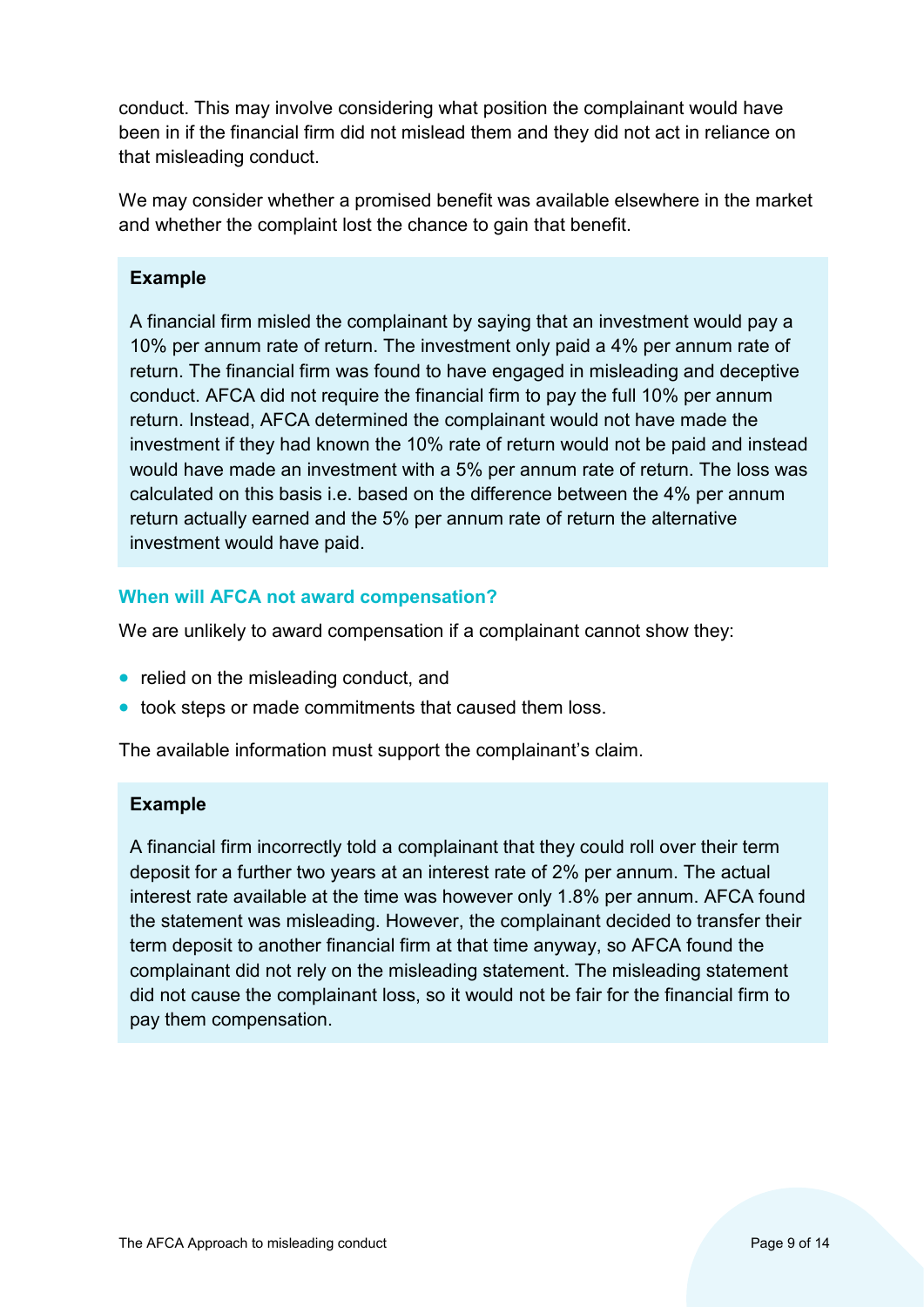# <span id="page-9-0"></span>4 Application

# <span id="page-9-1"></span>**4.1 Case studies**

The case studies below are based on AFCA determinations. While previous determinations (by AFCA or by its predecessor schemes) are not binding precedents, where relevant they may inform AFCA's approach to an issue.

# **Case study 1 – Misleading conduct inducing property purchase (AFCA Case 683894)**

A property developer approached the complainants in 2013 offering them an investment opportunity in a property development. The property developer referred the complainants to a broker. The broker helped the complainants obtain a loan to purchase a property from the developer.

During the loan application process, the broker told the complainants their surplus monthly income would significantly increase after they purchased the property.

AFCA found the broker misled the complainants because this representation was not accurate. AFCA also found the complainants relied on the broker's misrepresentation when they entered into the loan contract and purchased the investment property.

AFCA required the broker to compensate the complainants for their net financial loss from the loan and property purchase, including:

- the \$124,000 capital loss they suffered when they re-sold the property
- \$16,600 in interest costs, and
- a \$4,000 LMI premium they paid the lender.

# **Case study 2 – Apportionment of loss for loan break costs (AFCA Case 789823)**

The financial firm, a mortgage manager, told the complainants the fixed rate period on their home loan was due to expire on a particular date.

The mortgage manager was mistaken, and the fixed rate period was still due to run for an additional 12 months beyond that date.

When the complainants refinanced their loan, they incurred a break fee of \$5,100.

AFCA found that the mortgage manager had misled the complainants and caused them to suffer financial and non-financial loss.

AFCA considered the complainants' pre-existing position and compared it to the position they ended up in after the misleading representation.

The interest rate on their new loan was lower than the interest rate applicable to the previous fixed rate loan. AFCA subtracted the benefit the complainants obtained from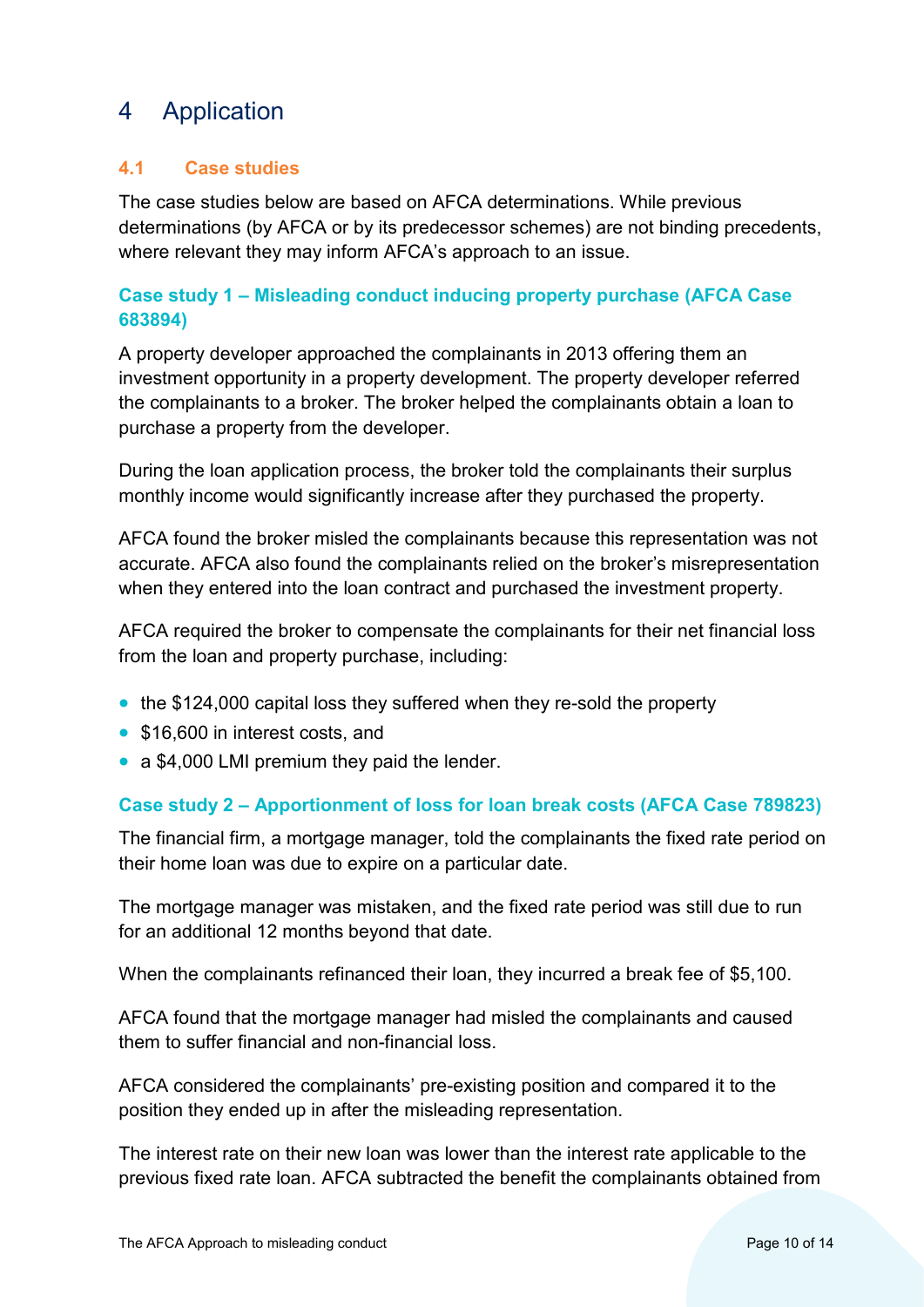the lower interest rate on the new loan from the amount of the break fee the lender charged them to determine their net financial loss from the mortgage manager's error.

This approach to calculating the complainants' net loss aimed to return them to the position they should have been in without the misleading representation, which is that they would not have paid the break cost or refinanced to the new loan with a lower interest rate.

AFCA required the mortgage manager to compensate the complainants for their financial loss of \$1,190.

AFCA also required the mortgage manager to pay the complainants \$1,000 compensation for the stress and inconvenience its error caused them.

# **Case study 3 – Misleading conduct complainants did not rely on (AFCA Case 768411)**

A broker assisted the complainants to obtain a loan to complete the construction of their residential property. During the application process, the broker made misleading representations that:

- the bank would not grant pre-approval until it had a signed fixed price building contract, and
- the bank would approve the loan with a reduced loan amount.

AFCA found that the broker corrected the first misleading representation the same day it made the representation. The complainants did not take any steps in reliance on the misleading representation or incur any loss before the broker corrected it.

AFCA found the complainants did not rely on the second misleading representation because they decided to discontinue their loan application and did not pursue a loan with a reduced loan amount.

The broker made a related representation that the bank would likely require a signed fixed price building contract before granting final approval. AFCA found this representation was not misleading because the broker had a reasonable basis to make the representation, considering correspondence from the bank and the bank's policies.

# **Case study 4 – Misleading statement about life insurance policy exclusion (AFCA Case 543539)**

The complainant made a claim on his income protection policy. The insurer declined the claim, relying on a standard exclusion in the policy for all claims arising from mental illness.

The complainant said he was not informed of the exclusion when he applied for the policy and was misled to think he was covered for all conditions except back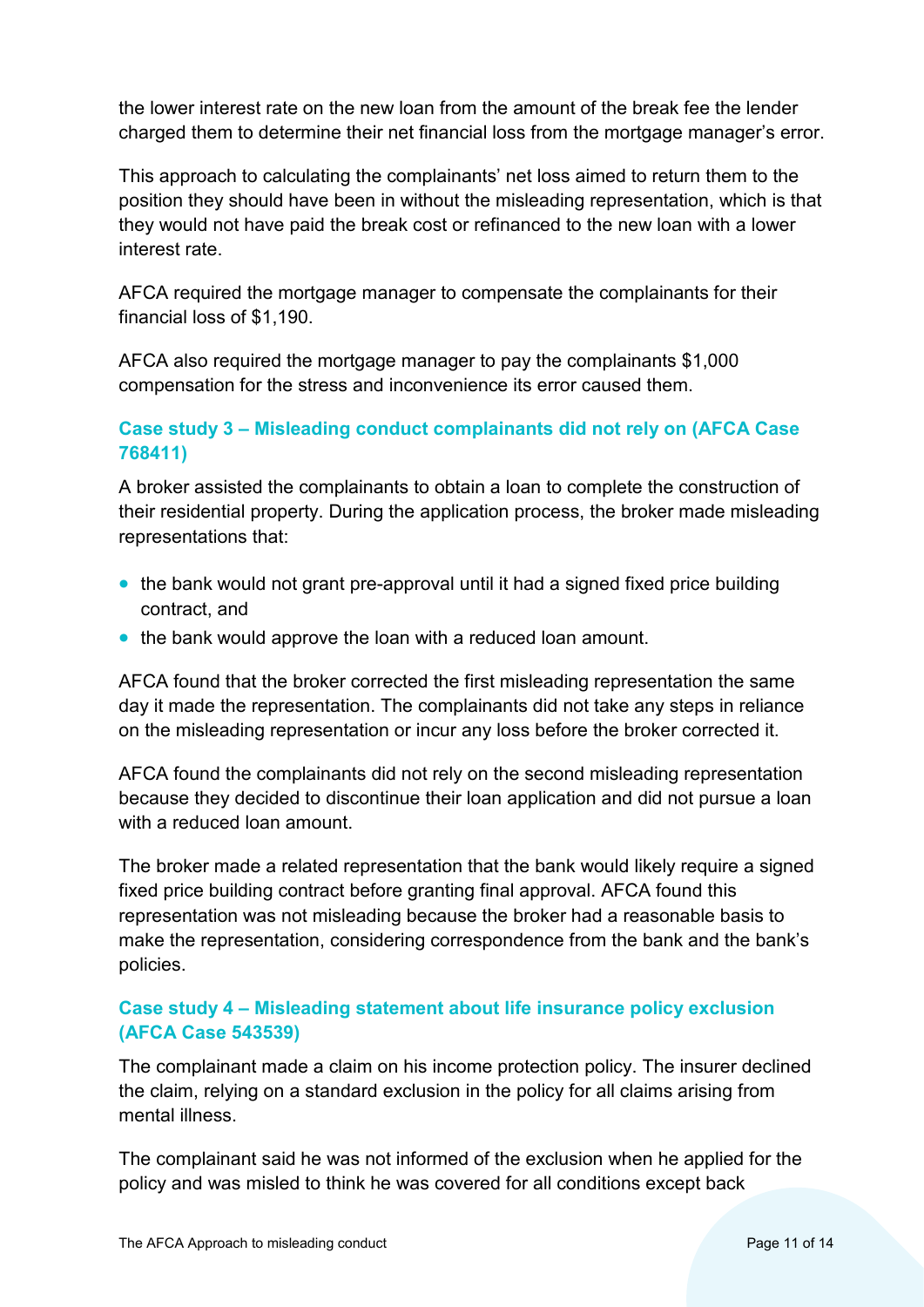conditions. During the sales call the insurer asked the complainant some questions about his medical history. He said he had had depression and back pain.

The insurer said he was eligible for cover and there would be an exclusion for back related conditions, and read out that exclusion, and then said '*everything else is all good though*'. The insurer did not mention a blanket mental illness exclusion during the call, nor was it referred to in the summary of the application later sent to the complainant or the welcome letter.

AFCA found that the insurer misled the complainant to believe that all conditions except back conditions were covered. The insurer was required to pay the claim, and pay the complainant \$3,000 for non-financial loss.

# **Case study 5 – Reliance on phone call (AFCA Case 706063)**

The complainant disputed an increase in administration fees when she transferred from an employer plan to a personal plan with the fund.

The complainant said she called the fund to see what she needed to do as she had left her employer. The complainant said she was advised she could move to the personal plan of the fund but was not advised this would result in higher fees.

The complainant called the former trustee as she started a new job and wanted to know how she could nominate her account with the former trustee to receive contributions. The consultant advised the complainant she could not stay in the employer plan if she had left the employer which established the account for her. The consultant advised the complainant she could transfer to a personal plan if she wished to remain in the fund. The consultant said:

# "*Basically your account will remain the same, the only thing that would change is if you did have income protection*"

Fees were not mentioned by either party during the phone call and the complainant was advised she needed to complete a form to transfer to the personal plan if she wanted to stay with the fund.

AFCA was of the view the trustee provided the complainant with potentially misleading information as the consultant's statement was vague and could be interpreted to mean fees were the same in both the employer and personal plans.

The transfer form completed by the complainant required her to agree to the fees contained in the Product Disclosure Statement (PDS). The complainant's representative said whilst the complainant signed a declaration agreeing to the fees, she did not read the PDS.

AFCA found it was unreasonable for the complainant to rely on the phone call in circumstances where at the time of completing the transfer form the complainant declared she consented to the fees in the PDS, alerting her to the applicable fees for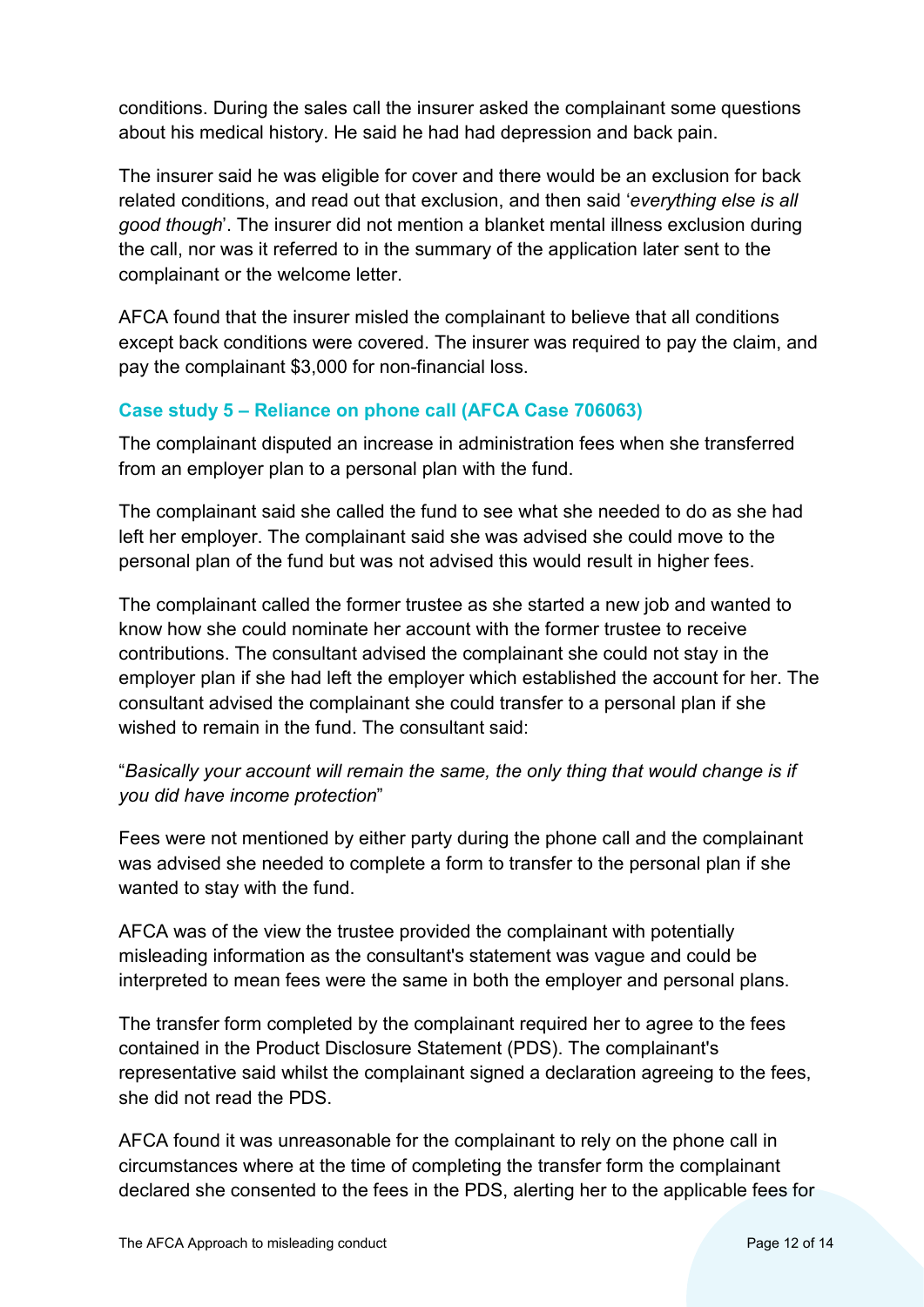the personal plan. AFCA also found the complainant did not protect her own interests by consenting to fees in a PDS she did not read.

# **Case study 6 – Reliance on investment recommendation (AFCA Case 681587)**

The complainant was a Self-Managed Superannuation Fund represented by its director, Dr M. Dr M said the financial firm's adviser made a number of misrepresentations which she relied on to make a decision to invest \$800,000 on behalf of the complainant.

In providing advice to invest the \$800,000, the adviser made representations about the amount which could be expected from half-yearly coupon payments, the likelihood of an annual return of 11.4% and an annual income of around \$35,000. The adviser also omitted to make any representations about the security of the investment, despite having opportunity to do so.

Dr M was able to establish via contemporaneous documentation the representations had been made (or omitted in the case of the security issue) and satisfied the panel that had she received the correct information, she would not have proceeded with the investment on behalf of the complainant. The panel was satisfied instead the monies would have been invested in a bank term deposit and so awarded compensation to place the complainant as close to the position it would have been in as possible.